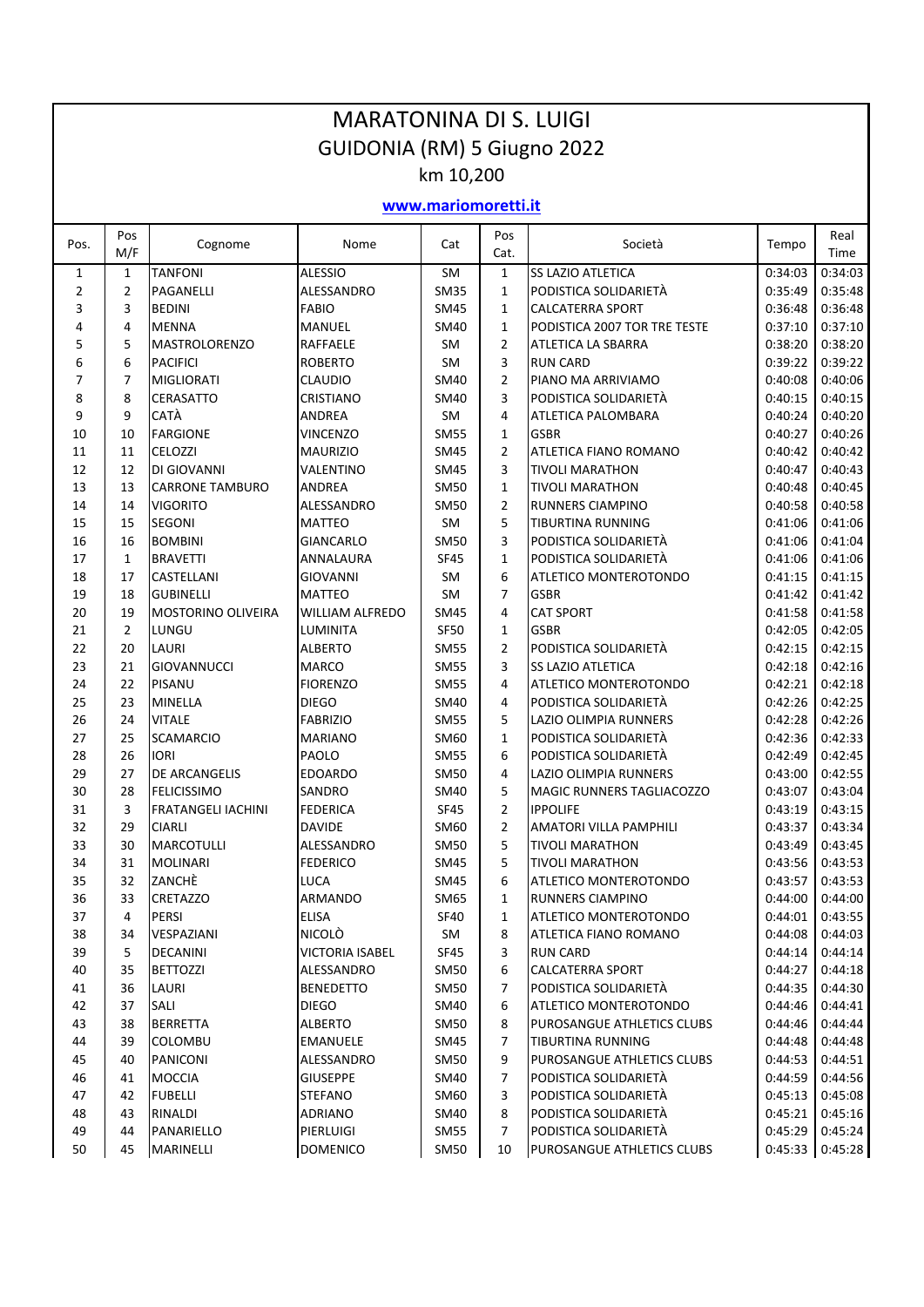| 51  | 6  | <b>MILANESE</b>    | LAURA                | <b>SF45</b> | 4              | ATLETICA AVIANO                | 0:45:46 | 0:45:43 |
|-----|----|--------------------|----------------------|-------------|----------------|--------------------------------|---------|---------|
| 52  | 46 | <b>NICCOLI</b>     | <b>MARIO</b>         | SM40        | 9              | <b>RUN CARD</b>                | 0:46:03 | 0:45:52 |
| 53  | 47 | <b>OTTAVIANI</b>   | <b>CLAUDIO</b>       | SM45        | 8              | <b>ITALIANA RUNNING</b>        | 0:46:12 | 0:46:09 |
| 54  | 48 | <b>PROSPERINI</b>  | DANIELE              | SM          | 9              | ATLETICO MONTEROTONDO          | 0:46:21 | 0:46:18 |
| 55  | 7  | <b>BATTOCCHIO</b>  | <b>CHIARA</b>        | <b>SF45</b> | 5              | PODISTICA SOLIDARIETÀ          | 0:46:30 | 0:46:26 |
| 56  | 49 | LIVI               | <b>MASSIMO</b>       | <b>SM45</b> | 9              | <b>TIVOLI MARATHON</b>         | 0:47:02 | 0:46:57 |
| 57  | 50 | <b>SAVINA</b>      | <b>FABIO</b>         | SM60        | 4              | <b>CAT SPORT</b>               | 0:47:20 | 0:47:16 |
| 58  | 51 | <b>CAPPUCCINI</b>  | DANIELE              | SM45        | 10             | <b>TIVOLI MARATHON</b>         | 0:47:38 | 0:47:32 |
| 59  | 52 | <b>BOMBELLI</b>    | ALESSANDRO           | <b>SM45</b> | 11             | ATLETICA PALOMBARA             | 0:48:11 | 0:48:05 |
| 60  | 53 | DE MICO            | <b>FEDERICO</b>      | <b>SM35</b> | $\overline{2}$ | ATLETICA FIANO ROMANO          | 0:48:12 | 0:48:07 |
| 61  | 54 | <b>CARRERA</b>     | <b>FRANCO</b>        | <b>SM50</b> | 11             | TIBURTINA RUNNING              | 0:48:18 | 0:48:11 |
| 62  | 8  | <b>MACINENTI</b>   | <b>FRANCESCA</b>     | SF50        | $\overline{2}$ | <b>CENTRO FITNESS MONTELLO</b> | 0:48:37 | 0:48:32 |
| 63  | 55 | LOLLI              | LUIGI                | SM60        | 5              | <b>ASD ATLETICO ENERGIA</b>    | 0:48:41 | 0:48:38 |
| 64  | 56 | <b>CORTESE</b>     | <b>ANTONIO</b>       | SM65        | $\overline{2}$ | PODISTICA CIAMPINO             | 0:48:50 | 0:48:50 |
| 65  | 9  | <b>VIOTTI</b>      | ANNARITA             | SF50        | 3              | ROMA ECOMARATONA               | 0:48:54 | 0:48:49 |
| 66  | 57 | LA CROCE           | <b>EMANUELE</b>      | <b>SM50</b> | 12             | LAZIO OLIMPIA RUNNERS          | 0:49:00 | 0:48:54 |
| 67  | 58 | <b>VENTURA</b>     | ALESSANDRO           | SM45        | 12             | PODISTICA SOLIDARIETÀ          | 0:49:16 | 0:49:12 |
| 68  | 10 | <b>ANCONA</b>      | CARLA                | SF55        | $\mathbf{1}$   | PODISTICA SOLIDARIETÀ          | 0:49:21 | 0:49:19 |
| 69  | 59 | <b>ALPI</b>        | <b>FRANCESCO</b>     | <b>SM50</b> | 13             | LBM SPORT TEAM                 | 0:49:23 | 0:49:09 |
| 70  | 11 | <b>GONIEWICZ</b>   | <b>JUSTYNA ALINA</b> | SF35        | $\mathbf{1}$   | TIBURTINA RUNNING              | 0:49:26 | 0:49:19 |
| 71  | 60 | DI RIENZO          | <b>CLAUDIO</b>       | <b>SM55</b> | 8              | SEMPRE DI CORSA TEAM           | 0:49:27 | 0:49:22 |
| 72  | 61 | <b>MORMILE</b>     | ARMANDO              | SM60        | 6              | <b>TIVOLI MARATHON</b>         | 0:49:49 | 0:49:47 |
| 73  | 62 | <b>GAUDENZI</b>    | <b>ROBERTO</b>       | SM          | 10             | PIANO MA ARRIVIAMO             | 0:50:13 | 0:50:13 |
| 74  | 63 | <b>PASCUCCI</b>    | <b>OLINDO</b>        | <b>SM50</b> | 14             | <b>TIVOLI MARATHON</b>         | 0:50:15 | 0:50:10 |
| 75  | 12 | <b>INNOCENZI</b>   | ALESSANDRA           | <b>SF40</b> | $\overline{2}$ | <b>TIVOLI MARATHON</b>         | 0:50:17 | 0:50:17 |
| 76  | 64 | <b>DI FILIPPO</b>  | ALESSANDRO           | <b>SM55</b> | 9              | ATLETICA PALOMBARA             | 0:50:29 | 0:50:23 |
| 77  | 65 | SCASSEDDU          | CARLO                | <b>SM55</b> | 10             | ATLETICO MONTEROTONDO          | 0:50:35 | 0:50:32 |
| 78  | 66 | <b>MATTEUCCI</b>   | <b>GIUSEPPE</b>      | SM65        | 3              | ATLETICA VITA                  | 0:50:38 | 0:50:34 |
| 79  | 67 | <b>LUCCI</b>       | <b>ALESSIO</b>       | SM          | 11             | ATLETICO MONTEROTONDO          | 0:50:59 | 0:50:55 |
| 80  | 68 | <b>CROBU</b>       | <b>GIUSEPPINO</b>    | SM65        | 4              | PODISTICA SOLIDARIETÀ          | 0:51:04 | 0:50:56 |
| 81  | 69 | <b>FABIANI</b>     | <b>MARCO</b>         | <b>SM55</b> | 11             | PODISTICA SOLIDARIETÀ          | 0:51:18 | 0:51:14 |
| 82  | 13 | <b>TESTA</b>       | <b>LAURA</b>         | SF45        | 6              | <b>RUN CARD</b>                | 0:51:22 | 0:51:17 |
| 83  | 70 | CARZEDDA           | <b>GIANLUCA</b>      | <b>SM45</b> | 13             | TIBURTINA RUNNING              | 0:51:22 | 0:51:22 |
| 84  | 71 | <b>SCIAMANNA</b>   | <b>ROBERTO</b>       | SM35        | 3              | ATLETICA PALOMBARA             | 0:51:26 | 0:51:20 |
| 85  | 14 | <b>PIOMBO</b>      | <b>IRENE</b>         | SF          | $\mathbf{1}$   | PODISTICA SOLIDARIETÀ          | 0:51:27 | 0:51:23 |
| 86  | 72 | COLANTONO          | PAOLO                | SM60        | $\overline{7}$ | ROMAATLETICA                   | 0:51:40 | 0:51:38 |
| 87  | 73 | DE FALCO           | <b>MICHELE</b>       | <b>SM55</b> | 12             | <b>TIVOLI MARATHON</b>         | 0:51:47 | 0:51:44 |
| 88  | 74 | <b>CLISSA</b>      | <b>STEFANO</b>       | SM50        | 15             | <b>TIVOLI MARATHON</b>         | 0:52:19 | 0:52:14 |
| 89  | 75 | <b>FIASCHETTI</b>  | <b>ANDREA</b>        | <b>SM50</b> | 16             | TIBURTINA RUNNING              | 0:52:33 | 0:52:26 |
| 90  | 76 | <b>URSO</b>        | <b>ROBERTO</b>       | SM45        | 14             | <b>CLUB CORRERE GALATINA</b>   | 0:52:36 | 0:52:29 |
| 91  | 15 | <b>DELLA BELLA</b> | <b>TANIA</b>         | SF45        | 7              | <b>GO RUNNING TEAM</b>         | 0:52:52 | 0:52:45 |
| 92  | 77 | <b>BOCCHETTI</b>   | <b>VALTER</b>        | SM60        | 8              | RUNNERS CIAMPINO               | 0:53:17 | 0:53:12 |
| 93  | 78 | <b>NAPOLITANO</b>  | <b>LEONARDO</b>      | <b>SM35</b> | 4              | <b>RUNNER TRAINER</b>          | 0:53:28 | 0:53:19 |
| 94  | 79 | CAPEZZUTO          | <b>DOMENICO</b>      | <b>SM60</b> | 9              | <b>TIVOLI MARATHON</b>         | 0:53:51 | 0:53:44 |
| 95  | 80 | <b>DEL BUONO</b>   | <b>CHRISTIAN</b>     | SM40        | 10             | ATLETICA PALOMBARA             | 0:54:03 | 0:53:58 |
| 96  | 16 | <b>COSTANTINI</b>  | ADELE                | SF45        | 8              | ATLETICA PALOMBARA             | 0:54:17 | 0:54:12 |
| 97  | 81 | <b>POMPILI</b>     | <b>MATTEO</b>        | SM40        | 11             | ATHLETICA VATICANA             | 0:54:25 | 0:54:19 |
| 98  | 82 | FELLI              | MASSIMILIANO         | SM55        | 13             | <b>TIVOLI MARATHON</b>         | 0:54:44 | 0:54:41 |
| 99  | 17 | <b>TONDINI</b>     | <b>ELISABETTA</b>    | SF50        | 4              | <b>TIVOLI MARATHON</b>         | 0:54:50 | 0:54:47 |
| 100 | 83 | <b>STEFANO</b>     | <b>PATRI</b>         | <b>SM50</b> | 17             | <b>RUNCARD</b>                 | 0:55:24 | 0:55:11 |
| 101 | 84 | <b>EGIDI</b>       | AUGUSTO              | <b>SM55</b> | 14             | SEMPRE DI CORSA TEAM           | 0:55:30 | 0:55:23 |
| 102 | 18 | <b>BRACCIALE</b>   | MARIA PAOLA          | SF45        | 9              | ATLETICO MONTEROTONDO          | 0:55:33 | 0:55:28 |
| 103 | 85 | <b>COLOMBI</b>     | ANDREA               | <b>SM50</b> | 18             | ATLETICO MONTEROTONDO          | 0:55:34 | 0:55:30 |
| 104 | 19 | <b>PUCCI</b>       | <b>MARIANNA</b>      | SF45        | 10             | <b>TIVOLI MARATHON</b>         | 0:55:38 | 0:55:35 |
| 105 | 86 | CAROSI             | <b>MAURIZIO</b>      | SM45        | 15             | TIVOLI MARATHON                | 0:55:40 | 0:55:35 |
| 106 | 87 | CASTELLANA         | LEONE                | SM70+       | 1              | <b>GSBR</b>                    | 0:55:51 | 0:55:49 |
| 107 | 88 | <b>FEOLA</b>       | <b>ANTONIO</b>       | <b>SM45</b> | 16             | ATLETICO MONTEROTONDO          | 0:55:53 | 0:55:50 |
| 108 | 20 | <b>BUCCARINI</b>   | <b>CLAUDIA</b>       | SF35        | $\overline{2}$ | <b>ITALIANA RUNNING</b>        | 0:56:16 | 0:56:11 |
| 109 | 89 | COCOZZA            | VINCENZO             | SM35        | 5              | PODISTICA SOLIDARIETÀ          | 0:56:34 | 0:56:26 |